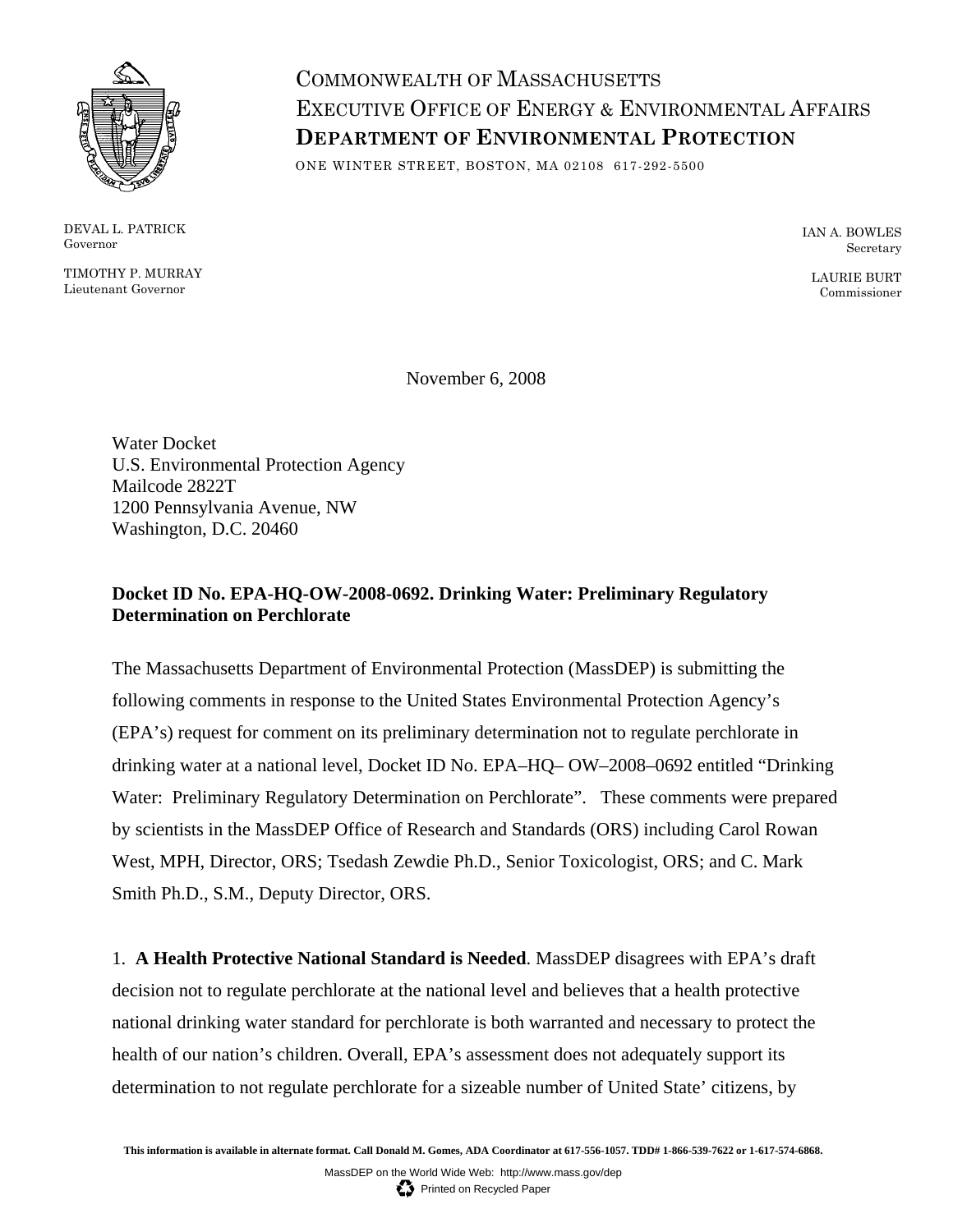disregarding elevated exposures and potential developmental effects in the neonate. This decision is inconsistent with basic precepts of public health protection.

2. **EPA's HRL Is Not Sufficiently Health Protective**. MassDEP continues to believe that EPA's Reference Dose (RfD) and the associated Health Reference Level (HRL) for drinking water for perchlorate are insufficiently health protective of neonatal exposures. There is compelling evidence to support a national drinking water standard for perchlorate at a value well below EPA's HRL of 15 ppb.

- Literature publications (Zoeller and Rice, 2004; Zoeller, 2006; Ginsberg et al., 2007) and state agency risk assessments (MassDEP, 2006; CA, 2004) support a more health protective RfD and drinking water value. EPA's HRL of 15 ppb is 7.5 times higher than MassDEP's drinking water standard of 2 ppb and 2.5 times higher than California's standard of 6 ppb. EPA's evaluation includes no discussion of these alternative assessments.
- The results of Blount et al (2006) and Steinmaus et al (2007) demonstrate thyroid effects associated with a dose of 0.06 ug/kg/day in iodide insufficient women, which is well below, and calls into question the protectiveness of, EPA's RfD of 0.7 ug/kg/day.
- Although acknowledged in EPA's evaluation, potential interactive effects between thiocyanate, a metabolite of cyanide found in tobacco smoke and some common foods, and perchlorate, were not accounted for. Such interactions heighten concern regarding perchlorate induced thyroid hormone effects in women with serum iodine levels < 100 ug/L.
- Use of a more appropriate and health protective RfD would lower the acceptable drinking water limit for perchlorate, resulting in a substantial increase in the total number of citizens exposed to unacceptably high levels of this toxicant from drinking water. This would clearly create a "meaningful opportunity for health risk reduction" through a national perchlorate drinking water regulation under the Safe Water Drinking Act.

# 3. **Infant Exposures at the HRL Exceed EPA's Insufficiently Protective RfD.** EPA's

calculations (Table 8, Federal Register publication) demonstrate that perchlorate intake by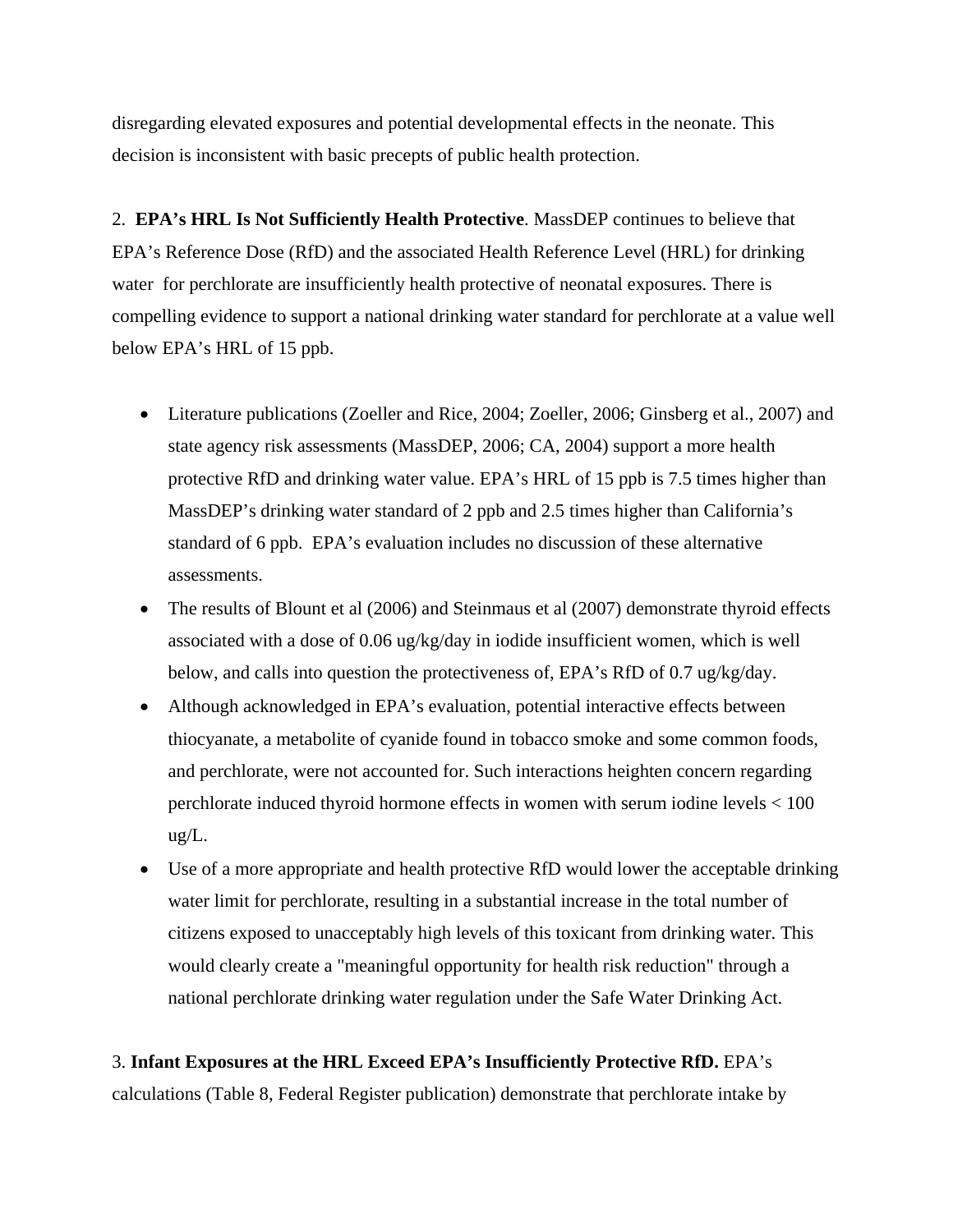nursing and bottle-fed infants and children to 2 years of age, attributable to the consumption of drinking water at 15 ug/L (and not even considering other dietary sources of exposure) would substantially exceed EPA's insufficiently health protective RfD value. Based on EPA's own calculations, a bottle-fed infant would receive a dose of perchlorate 5 times higher than EPA's RfD and 50 times higher than MassDEP's RfD. Consistent with EPA's assessment, in a study conducted in Texas Dasgupta et al. (2008) also showed that the majority the infants (9 out 13 infants) in their study ingested perchlorate at a level that exceeds the EPA reference dose. Furthermore, this study indicates that breast milk iodide concentrations decrease as perchlorate levels increase in breast milk (Dasgupta et al., 2008), potentially raising risks to nursing infants. Due to potential impacts on children's health, this data alone justifies the establishment of a lower, more appropriately health protective HRL for perchlorate. By discounting this information in the evaluation, EPA is de facto adopting an even higher, less protective RfD for these sensitive subgroups. EPA's explanation for discounting these findings- that the model's predicted iodide uptake inhibition (IUI) level at 15 ppb would be insignificant- is unjustified for at least three reasons.

- a. The predicted IUI in these groups is very uncertain due to model limitations.
- b. Although EPA indicates that iodide uptake inhibition of 2.2% is non-adverse, no objective data exists to support this determination and no objective safe level of IUI, especially in the neonate, has been established. In fact, the Blount et al. (2006) and Steinamus et al. (2007) studies indicate that 2.6 ug/L of urinary perchlorate (which equates to an approximate dose level of 0.06 ug/kg/d in iodine deficient women was associated with decreased T4 and increased TSH levels, consistent with the mode of action of perchlorate. Iodide uptake inhibition at this dose level would be predicted by the model to be very small suggesting either that the model is inaccurate; the effect is not solely due to IUI or low levels of IUI are adverse.
- c. Allowing up to 2.2% iodine uptake inhibition also exceeds NRC's hypothesized nonadverse effect level of 1.8% IUI (NRC, 2005) although 1.8% IUI is considered an adverse effect level by many scientists (US EPA 2002; Ginsberg and Rice, 2005; and MassDEP, 2006).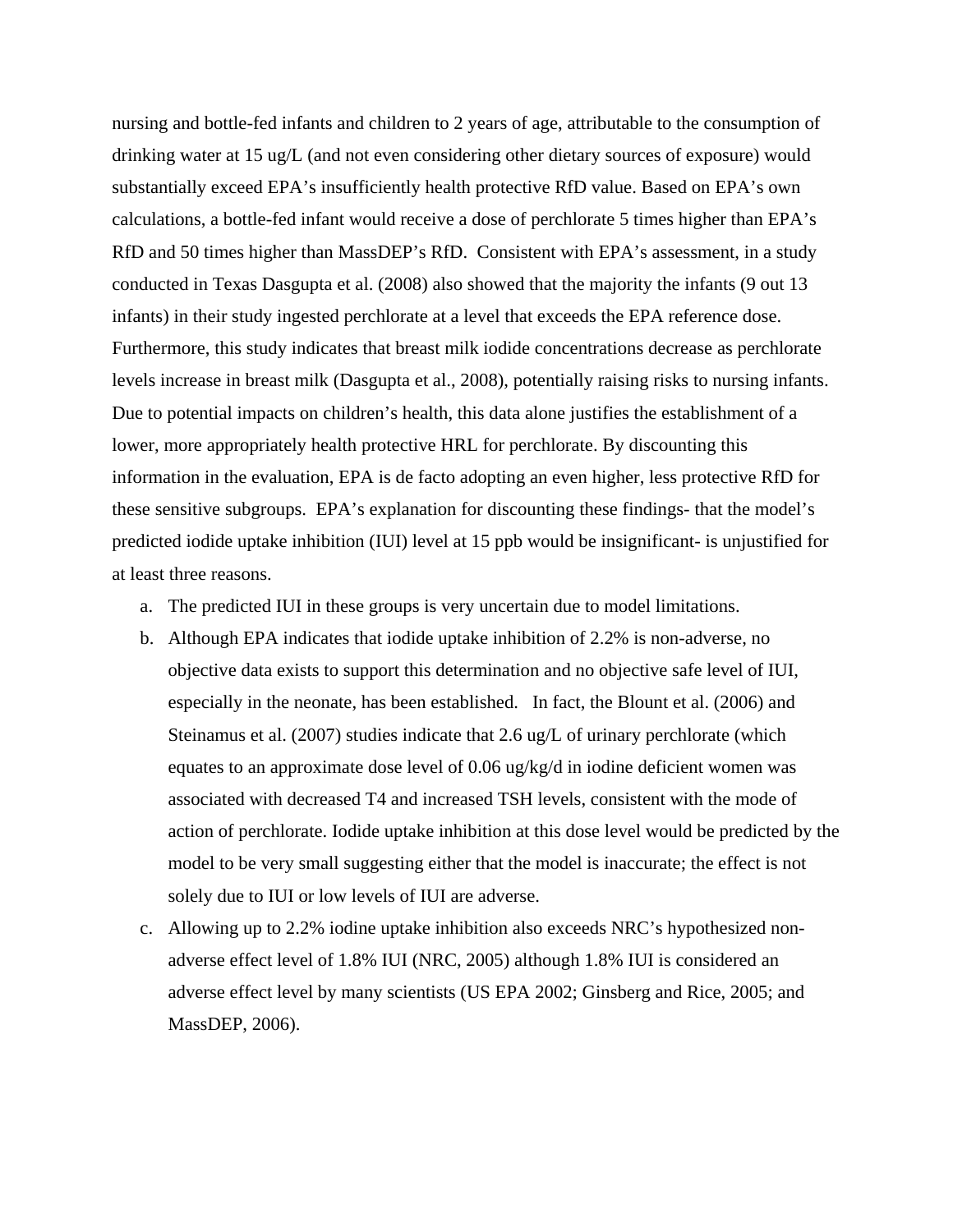4. **The PBPK Model is Uncertain Especially for Iodine Insufficient Women.** Instead of using the standard approach of comparing estimated doses to the RfD to determine safe drinking water levels, EPA is instead relying on physiologically-based pharmacokinetic (PBPK) modeling to predict IUI. MassDEP believes that the PBPK modeling has a number of limitations and may be less reliable. For example, the PBPK modeling does not adequately address effects in iodide insufficient populations and is very uncertain with respect to predicted breast milk perchlorate concentrations, effects on neonates and impacts during early fetal development. Empirical data on these issues is sparse, limiting model construction and evaluation. More robust uncertainty analysis and evaluation of model outputs is needed.

5. **EPA Needs to Better Assess and Present PBPK Model Uncertainties.** Since EPA relies heavily on the outputs of the PBPK model to predict breast milk perchlorate levels, a more thorough presentation of the model, model uncertainties and its outputs, in particular for breast milk perchlorate concentrations and neonatal exposures under differing maternal exposure scenarios is needed. This information should be provided to the public for review and comment, in addition to a scientific peer review session. These are uncertain because the PBPK model relied on rat data for several key parameters that influence breast milk perchlorate concentrations. Furthermore, the model was only evaluated against limited human data derived from populations in Chile (Tellez et al., 2005).

6. **US Data Indicates the PBPK Model May Underestimate Breast Milk Perchlorate**. Due to differences in dietary iodide intake rates, which are likely to be much higher in Chile, as well as other factors, breast milk data from US populations with lower levels of iodine intake, such as from the Boston study (Pearce et al., 2007), should also be used for model evaluation. Based on the Pearce et al., study, MassDEP is concerned that the model may significantly underestimate perchlorate breast milk concentrations in US women. Table 1, compiled by MassDEP, compares observed perchlorate and iodide concentrations in breast milk and perchlorate in urine from the Chilean and Boston study populations. These data are consistent with higher dietary iodide intake levels in the Chilean populations compared to the Boston area. The US data also exhibits a higher breast milk to urine perchlorate concentration ratio compared to those observed in the Chilean study groups - a factor of 4 for the Boston data vs. a range of only 0.33 to 2 for the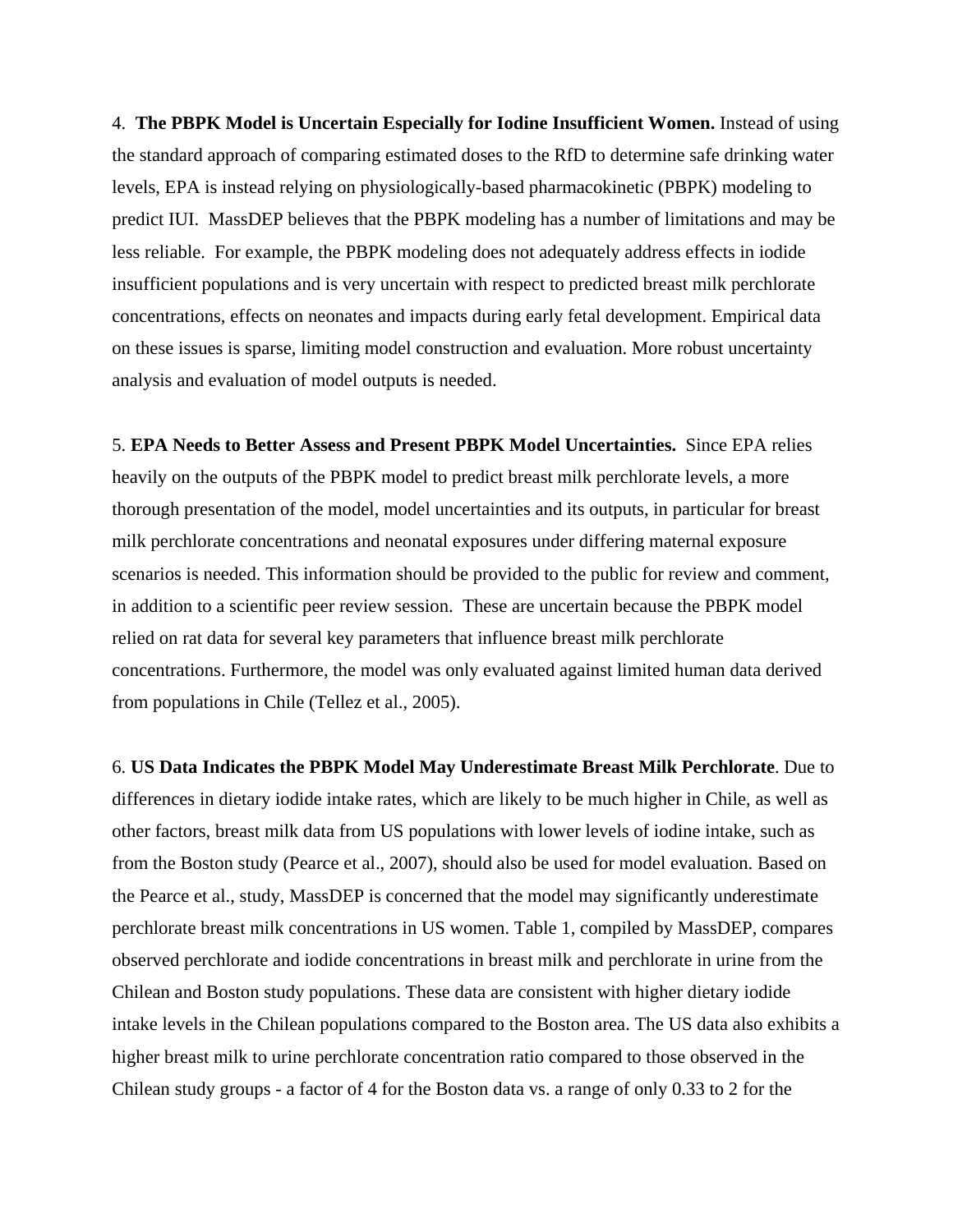Chilean populations. This suggests that the Boston women, perhaps due to lower iodide intake, may have partitioned a greater fraction of perchlorate dose into breast milk than predicted by the model. This would result in even higher neonatal exposures than predicted by EPA at a maternal drinking water concentration of 15 ug/L, which as noted above, already exceeds the RfD.

| raoic r. Lacunonar r cremorate and routue levels in Crime and Dreast Ivink |    |                                                                          |                |                                                       |    |                                          |                     |                                     |
|----------------------------------------------------------------------------|----|--------------------------------------------------------------------------|----------------|-------------------------------------------------------|----|------------------------------------------|---------------------|-------------------------------------|
| Sample type                                                                | N  | Antofagasta                                                              | N              | Chanaral                                              | N  | Talatal                                  | N                   | <b>Boston</b>                       |
|                                                                            |    | (CLO4 <sup>-</sup> H <sub>2</sub> O<br>conc. $\langle 4 \mu g/L \rangle$ |                | (CLO4 <sup>2</sup> )<br>$H2O$ conc.<br>5.8 $\mu$ g/L) |    | $(CLO4- H2O)$<br>conc. 114<br>$\mu$ g/L) |                     | CLO4 <sup>-</sup> source<br>unknown |
| Tellez et al. 2005                                                         |    |                                                                          |                |                                                       |    |                                          | Pearce et al., 2007 |                                     |
| Urine CLO4- $(\mu g/L)$                                                    | 6  | $22.3 + 23.8$                                                            | $\overline{4}$ | $17.5 \pm 10$                                         | 16 | $49.1 \pm 35.2$                          | 56                  | $8.2 + 19$                          |
| (mean)                                                                     |    |                                                                          |                |                                                       |    |                                          |                     |                                     |
| Breast milk CLO4-                                                          | 13 | $7.7 \pm 7.5$                                                            | 16             | $18.3 \pm 17.7$                                       | 25 | $95.6 \pm 54.6$                          | 49                  | $33 + 77$                           |
| $(\mu g/L)$ (mean)                                                         |    |                                                                          |                |                                                       |    |                                          |                     |                                     |
| Breast milk iodine $(\mu)$                                                 | 14 | $454 + 374$                                                              | 16             | $325 \pm 150$                                         | 25 | $384 \pm 154$                            | 57                  | $205 \pm 271$                       |
| $g/L$ ) (mean)*                                                            |    |                                                                          |                |                                                       |    |                                          |                     |                                     |
| CLO4- Breast milk/to                                                       |    | 0.35                                                                     |                | 1.04                                                  |    | 2.0                                      |                     | 4.0                                 |
| CLO4-urine Ratio                                                           |    |                                                                          |                |                                                       |    |                                          |                     |                                     |

Table 1. Lactational Perchlorate and Iodide levels in Urine and Breast Milk

\* Note: The Pearce et al., paper states that the Boston population breast milk iodine concentrations were higher than in the Chilean populations. This is an apparent error as the concentration units were not adjusted to account for the fact that the Boston results were presented in units of ug/L vs. ug/dL in the Chilean populations.

7. **The PBPK Model is Deficient for Early Developmental Periods**. Emerging data now indicate that thyroid hormone deficiency during early gestation causes neuronal toxicity (Sinah et al., 2008). The EPA has acknowledged that the lack of biological information during early fetal development limits the applicability of the PBPK modeling of the fetus and thus can not make meaningful predictions regarding early fetal IUI.

### 8. **The PBPK Model Does Not Consider Other Potential Mechanisms of Toxicity**.

Additionally, the model only addresses iodide uptake inhibition. However, perchlorate not only inhibits iodide uptake but also promotes the discharge of endogenous iodide, which is not addressed in EPA's assessment. The thyroid gland possesses two kinds of iodide. The first is the iodide which is accumulated into the thyroid by an active transport mechanism, the so-called "transported iodide". The second source is the iodothyronins which are derived by hydrolysis from thyroglobulin and rapidly deiodinated within the gland to yield the so-called "endogenous iodide". It is believed that both iodide sources are used within the thyroid gland for the synthesis of hormones. Rosenberg et al., 1961; Isaacs et al., 1966; Greer et al., 1969 showed that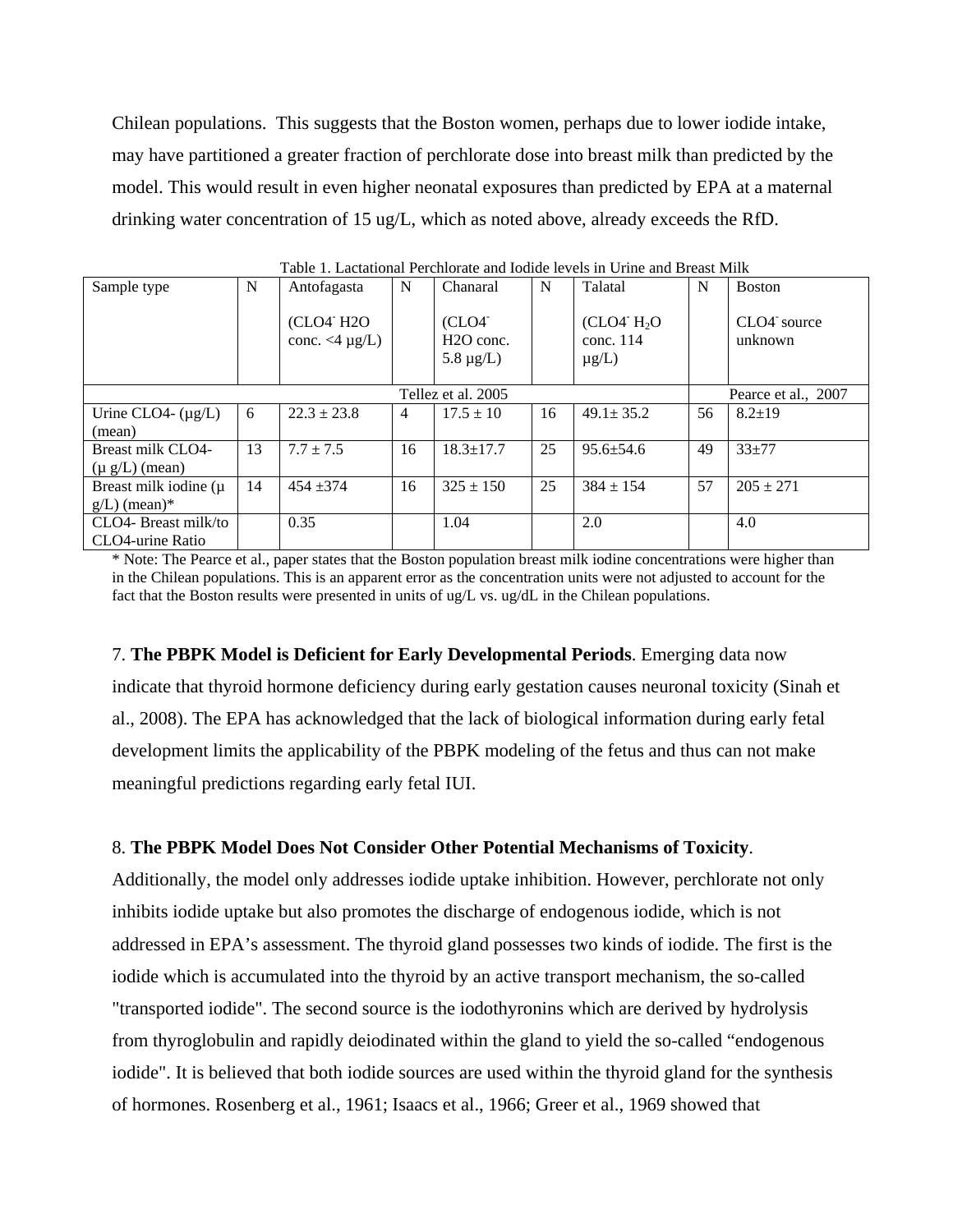perchlorate discharged endogenous iodide in animals, and Burgi et al.(1974) confirmed this phenomenon to occur in humans. Wolff (1974) has attempted to propose mechanisms by which perchlorate accomplishes the discharge of stored thyroidal iodide, but how this process affects thyrocytes upon short- and long-term exposure is not well understood and is not covered by the PKPB modeling.

#### 9. **MassDEP Believes That a National Perchlorate Drinking Water Standard Provides a**

**Significant Risk Reduction Opportunity.** Table 2 of the Federal Register publication provides information on the occurrence and population estimates for perchlorate above various thresholds. The table shows that up to 2.0 million people would be provided drinking water above 15 ppb, a value that, based on EPA's own estimates, is not protective of the breast or bottle fed infant, yet which is EPA's proposed HRL. EPA does not explain in the Federal Register how it reached its conclusion that protecting up to 2.0 million people is not a meaningful opportunity for risk reduction for persons, in particular infants, served by public water systems.

10. **EPA Underestimates Numbers of At Risk Citizens.** Due to the fact that MassDEP believes the HRL should be 2 ppb we conclude more than 16.6 million people are exposed to unsafe levels of perchlorate in their drinking water, and that this is a significant national public health issue.

In conclusion, EPA's determination that a national drinking water is not warranted is based on an incomplete assessment of the data and will place many of the nation's most vulnerable citizens, our newborn children and fetuses at an early stage of development, at risk. MassDEP believes that there is compelling evidence to support a national drinking water standard for perchlorate at a value well below EPA's HRL of 15 ppb.

For further information please contact Carol Rowan West at 617-292-5510 [\(Carol.RowanWest@state.ma.us\)](mailto:%20(Carol.RowanWest@state.ma.us) or C. Mark Smith at 617-292-5509 ([C.Mark.Smith@state.ma.us](mailto:C.Mark.Smith@state.ma.us)).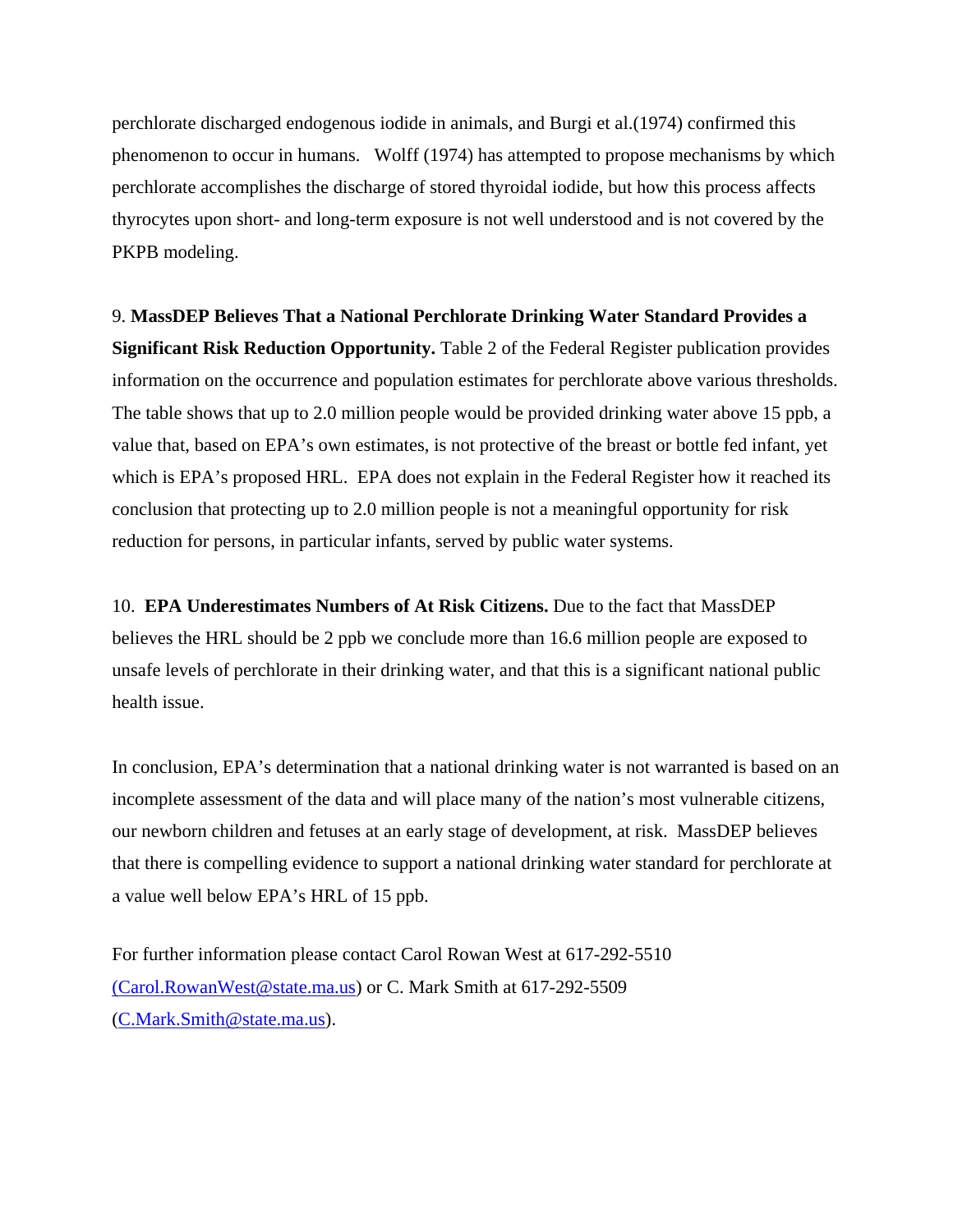# **References**

Blount BC, Pirkle JL, Osterloh JD, Valentin-Blasini L, Caldwell KL (2006). Urinary perchlorate and thyroid hormone levels in adolescent and adult men and women living in the United States. Environ Health Perspect 114:1865-1871.

Burgi H, Benguerel M, Knopp J, Kholer H, and Studer H (1974). Influence of perchlorate on secretion of non-thyroxin iodine by the normal human thyroid gland . Europ J Clin Invest 4:65- 69.

CA EPA (2004). Public Health Goal for Perchlorate in Drinking Water. Pesticide and Environmental Health Hazard Assessment. California Environmental Protection Agency.

Dasgupta PK, Kirk AB, Dyke JV, and Ohira S-I (2008). Intake of iodine and perchlorate and excretion in human milk. Environ Sci Technol 14:815-8121.

Ginsberg GL, Hattis DB, Zoeller RT, Rice DC (2007). Evaluation of the U.S. EPA/OSWER preliminary remediation goal for perchlorate in groundwater: focus on exposure to nursing infants. Environ Health Perspect 115:361-369.

Ginsberg GL, Rice DC (2005). The NAS perchlorate review: questions about the perchlorate RfD. Environ Health Perspect 113:1117–1119.

Greer MA, Grim Y, Inoue K (1969). Fate of iodide derived from intrathyroidal hydrolysis hydrolysis f thyroglobulin. Endocrinology 85:837-845.

Isaacs GH, Athans, JC, Rosenberg IN (1966). Effects of thyrotropin upon thyroidal iodide. Studies using thyroid venous cannulation and two radioiodine isotops. J Clin Invest 45:758

NRC (2005). Health Implications of Perchlorate Ingestion. In. Washington D.C.: National Academies Press.

MassDEP (2006). Update to Perchlorate Toxicological Profile and Health Assessment. Massachusetts Department of Environmental Protection, Office of Research and Standards.

Pearce EN, Leung AM, Blount BC, Bazrafshan HR, He X, Pino S, Valentin-Blasini L, Braverman LE (2007). Breast milk iodine and perchlorate concentrations in lactating Bostonarea women. J Clin Endocrinol Metab 92:1673-1677.

Rosenberg IN, Athans JC, Behar A (1961). Thyrotropin induced release of iodide from the thyroid. Endcrinology 69:438-455.